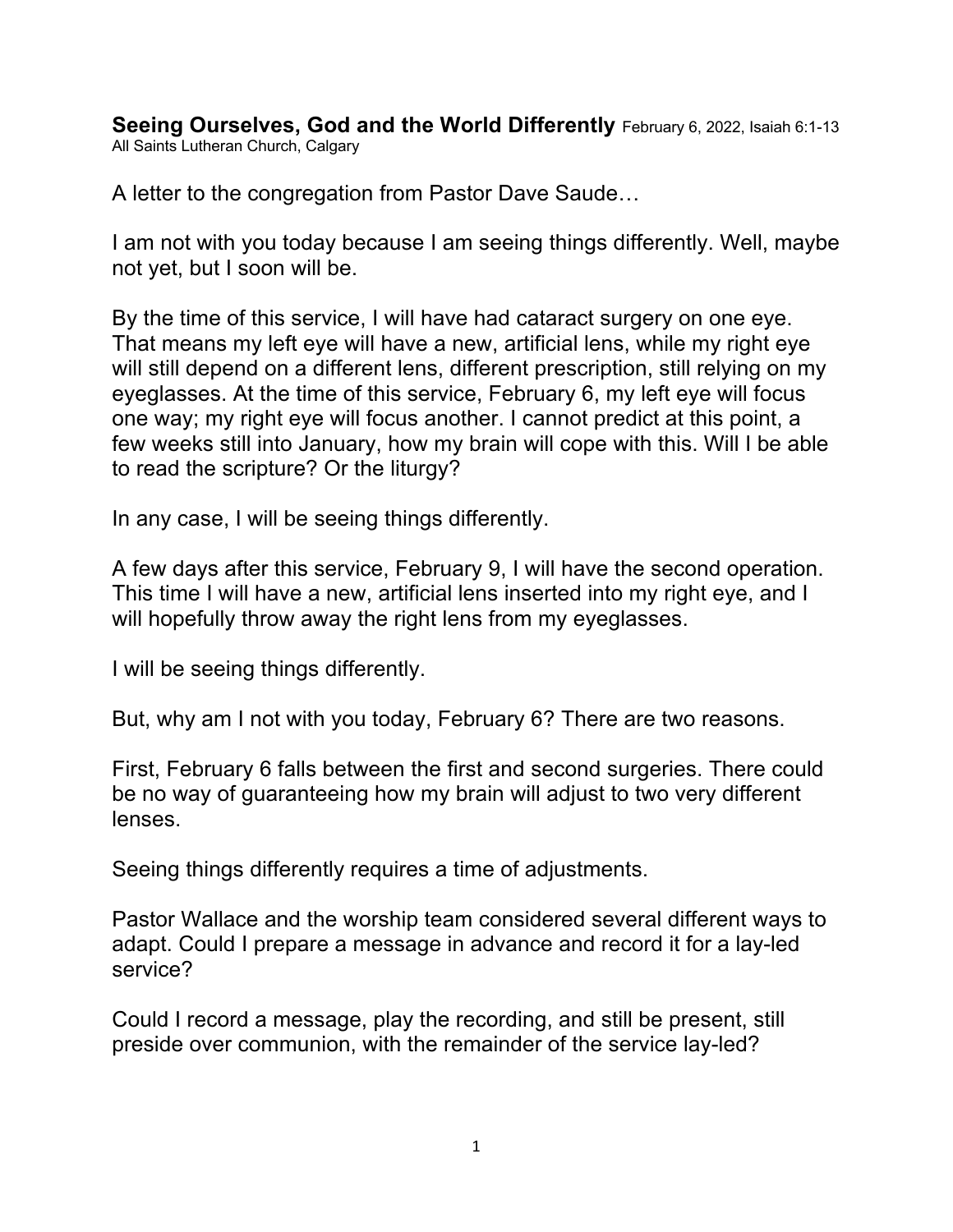Could I "trust in the Lord" and simply be present with you, relying on a way of seeing, as well as seeing from memory and by heart, and be fully present? With half a pair of glasses? And a heart full of faith?

But this brings me to the second reason why I am not here with you today. COVID 19. Particularly the Omicron variant.

At the time of this writing, the virus is spreading rapidly – very rapidly. One of my grandchildren was infected last week. A day later, her brother; then, their other brother. Then their mother. These children were on three different hockey teams. Every day this week, another player, and another became infected.

And, as happened with my grandchildren, when one child got it, the whole family got it.

And this was the pattern playing out in our hospitals. Children were coming into the hospital with symptoms. They were screened and swabbed. Patients tested positive. And when one child got it, the whole family got it.

And that meant whole families confined in quarantine for five or ten days. The conditions were not necessarily serious. But the impact on one and all was significant.

At the time of this writing, the Esso Minor Hockey Week was still scheduled to continue. But teams were already being impacted! Did the tournament continue, or was it cancelled?

I have no way of seeing that. But by now, you do.

Could I personally risk breaking protective isolation; could I risk infection and delaying access to my surgery, or delay recovering, or risk infecting someone else…or…?

I have no way of seeing that.

But now we know what happened with the hockey tournament – and returning to school – and returning to work…

We see things differently these days. We still cannot see the future. We sort of see the past – at least different perspectives, different vantage points, different choice points, different outcomes. We may experience the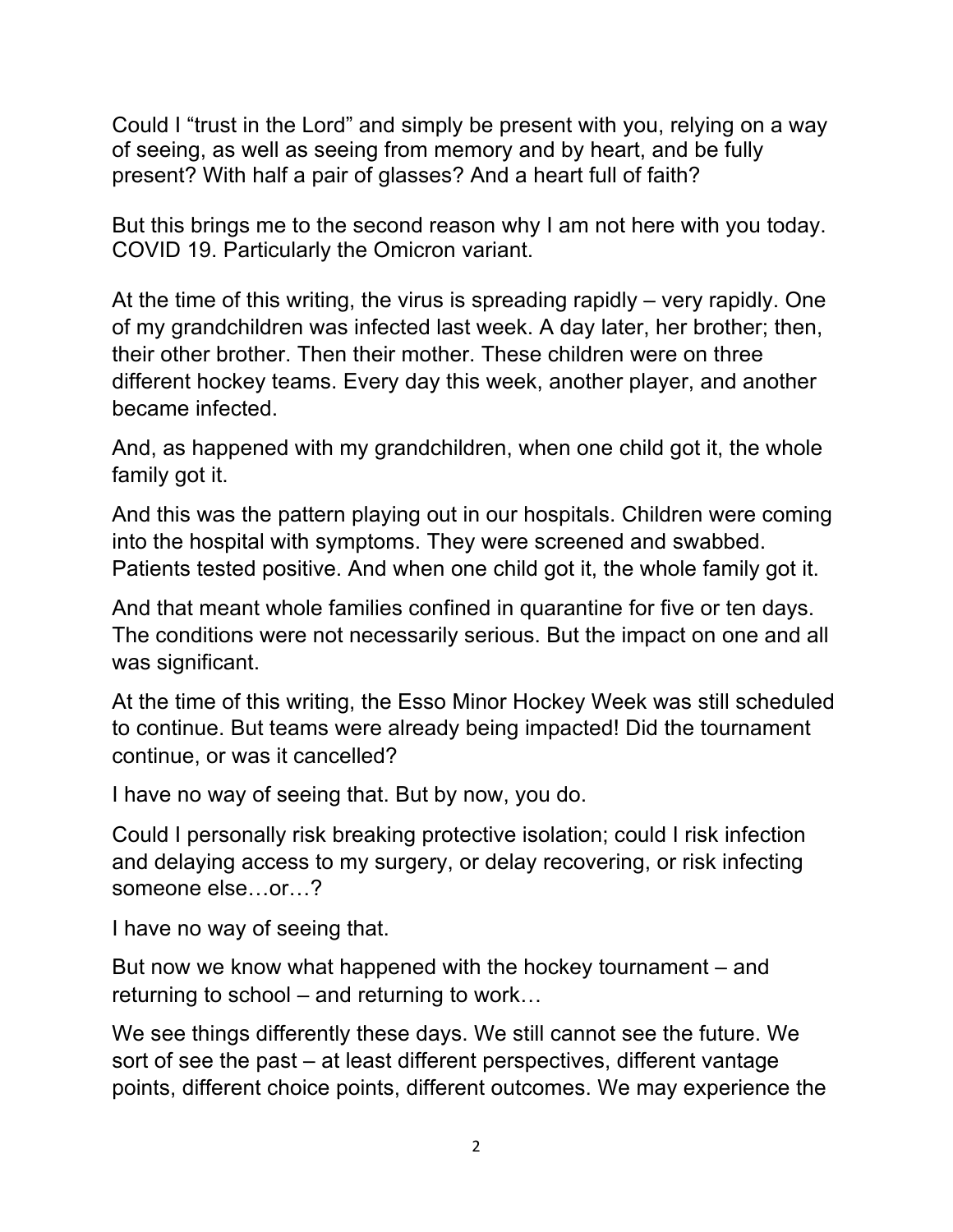same virus and the same timeframe, but we see things differently. And even in the same moment we see things differently. Go to school? Or not? Go to work? Or not? Wear a mask – what kind of mask – can we even get the necessary mask – or not? See a movie? Get a vaccination?

Or not?

Why am I writing these words at one time – to be read at a later time – about things we see one way or another, not clearly. As though through smoke. In awe and wonder, and fear, perhaps.

Certainly, we are in the presence of God.

Isaiah found himself in the presence of God. And the experience was full of wonder! God enthroned! High and lofty! God's robes - God's majesty – fill the Temple.

And there were angels! Not the cute, naked, chubby ones found in ancient paintings. Seraphs! Not sheriffs! Seraphs! Huge, fiery, typically armed with weapons! They had six wings, not two! They cover their faces with two – and their feet with two – and fly with the remaining two. And they sing! They fly and they sing! And their voices make the Temple shudder and shake. And the whole place fills with smoke – overwhelming Isaiah's nose and eyes!

This is all scaring Isaiah to death!

The Bible says that if you see God, you die! If Isaiah was truly seeing God – in all majesty and glory- he was about to die!

"Woe is me!" he cried. "I am a man of unclean lips! All around me are people with unclean lips!"

Could he imagine what he was seeing? Believe what he was seeing? Trust what he was seeing?

And then – one of the Seraphs picks up tongs and then a live, glowing coal from the Temple fire and- without so much as a how-do-you-do?- touches Isaiah's lips with the burning coal!

Now, what do you make of that?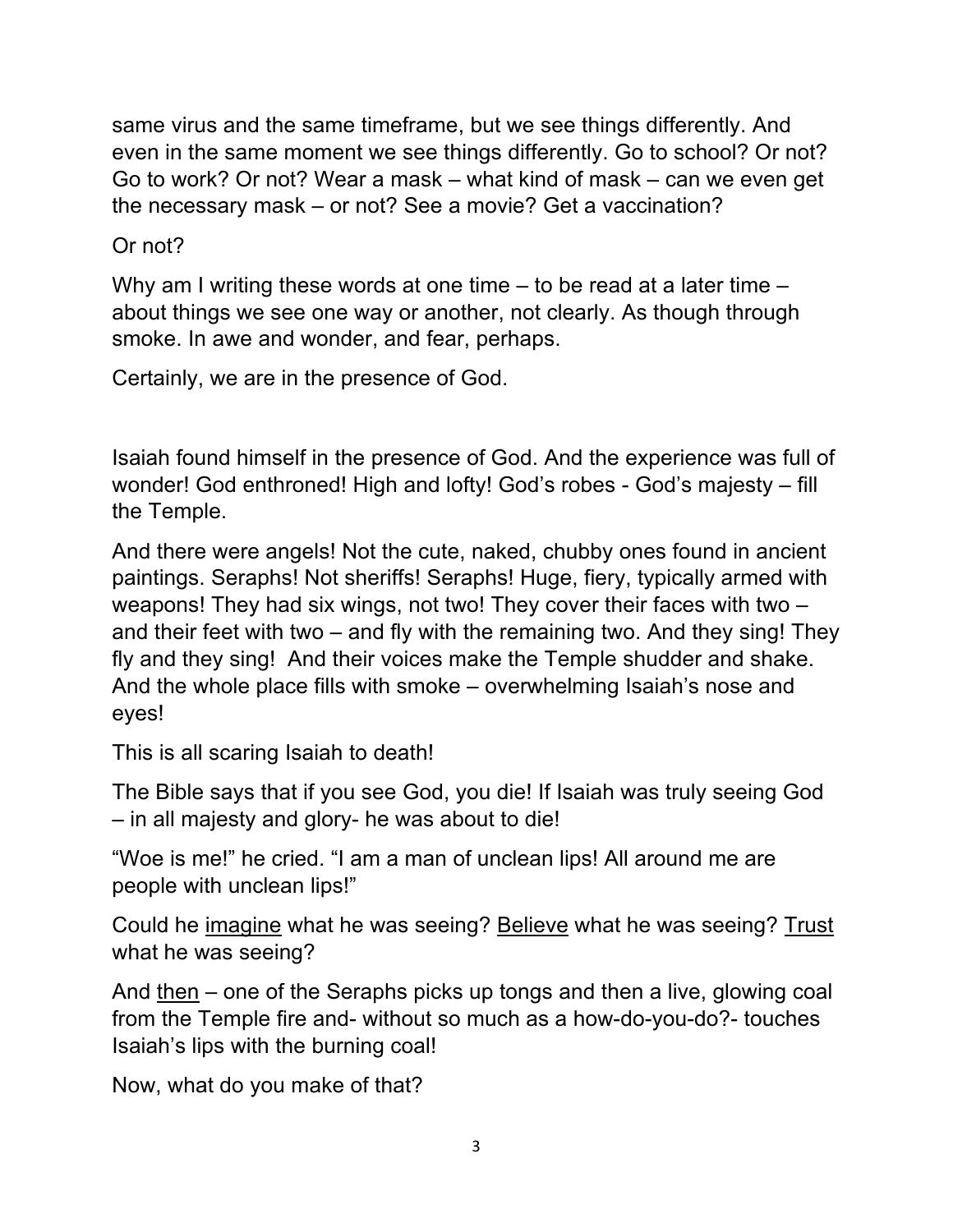"Now," says the angel, "this has touched your lips and your guilt is gone. Your sin is gone!"

That was the angel's voice.

Then came God's voice!

"Whom shall I send? Who will go for us?"

First, Isaiah sees glory. Then he hears glory.

First, Isaiah thinks he is going to die – he ought to die.

First, Isaiah sees God and then Isaiah hears God. But instead of ending Isaiah's life – now – God gives Isaiah a purpose… for the rest of his life!

Who will go?

And Isaiah says, "Here I am… Send me."

Pause now and remember. Not that long ago an angel came to Zechariah telling him he would have a son who would be called John.

"What will you name the boy?" people asked.

"John," Zechariah answered.

"But no one in your family has that name!" they argued.

(See, not everyone sees things the same way. Not everyone does as they are told.)

"His name will be John!" Elizabeth quietly insisted.

Pause now and remember. Not that long ago, an angel appeared to Mary and said – without so much as a how-do-you-do – "You will have a child – the Son of God."

And Mary said – but not right away – "May it be so."

Pause now and remember… Not that long ago wisemen came from the east. They were following a star, not an angel. They were looking for a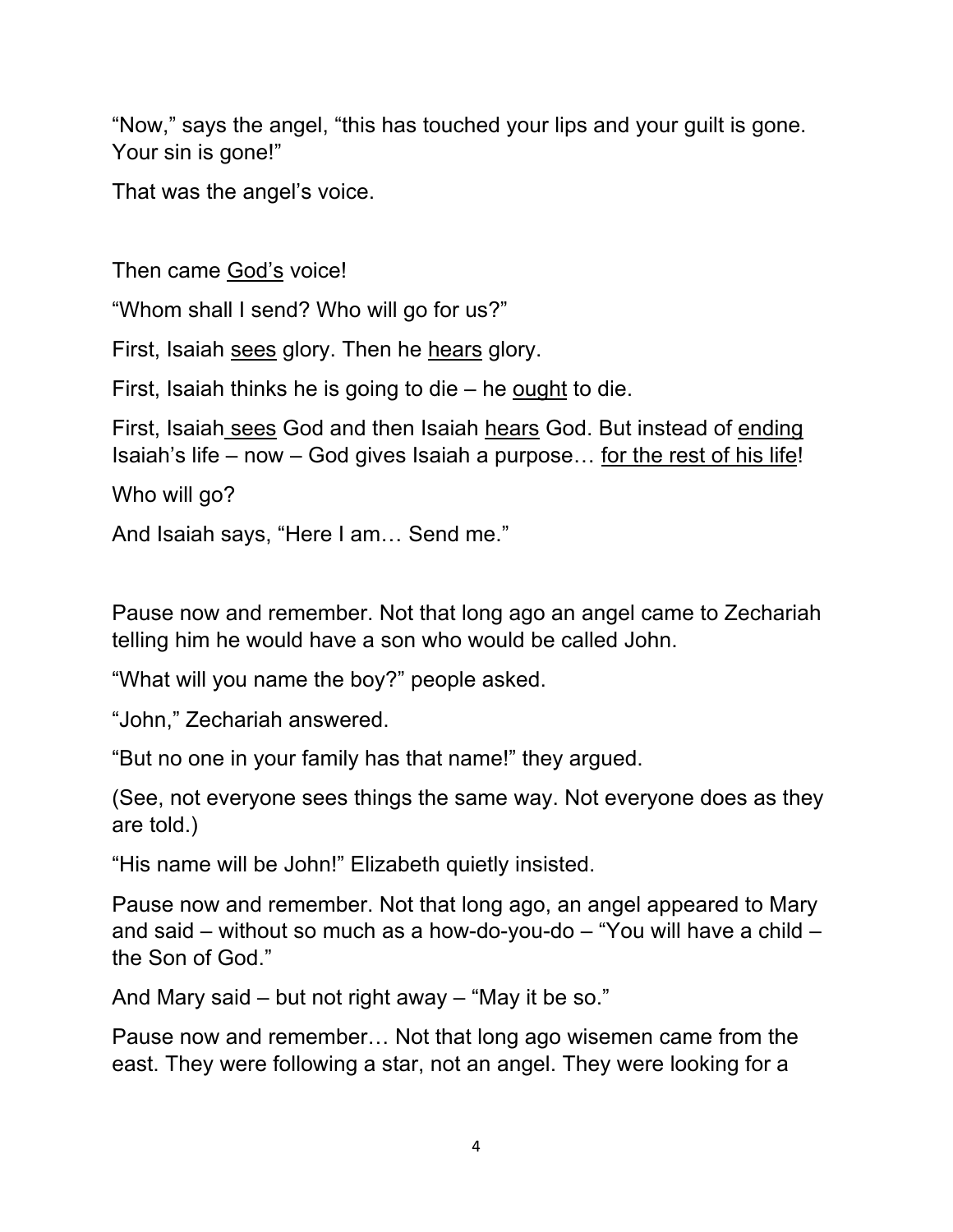king. The King of the Jews. Naturally, being men, they got lost and needed to ask directions. They asked Herod. Herod would know.

But he didn't.

So, the wisemen continued on their way, still following the star. And Herod went his way, sending soldiers to find this newborn king and neutralize this threat to Herod.

Remember, the wisemen were led to Bethlehem.

(Shepherds had made the journey earlier. They had heard angels. Lots of them! Singing! So, they went to see for themselves.)

And the wisemen were asked, "Where are you going from here?" And they said, "Home."

"What about Herod?"

"Let him see for himself."

God has this way of showing up and asking, "Who am I going to send?" Sometimes people like Zechariah and Elizabeth and Mary and starfollowers from the east – and Isaiah – say, "Here I am… Send me."

See, God shows up and calls people – usually ordinary people – and gives them a purpose. Sometimes we see it.

Sometimes we don't

Ask Wallace sometime about when God showed up for him. Ask what God asked him. Ask whether Wallace said right away, "Here I am… Send me."

I didn't.

So, Isaiah says, "Send me."

To do what?

God then gives him a job description few of us would choose. Isaiah never saw it coming.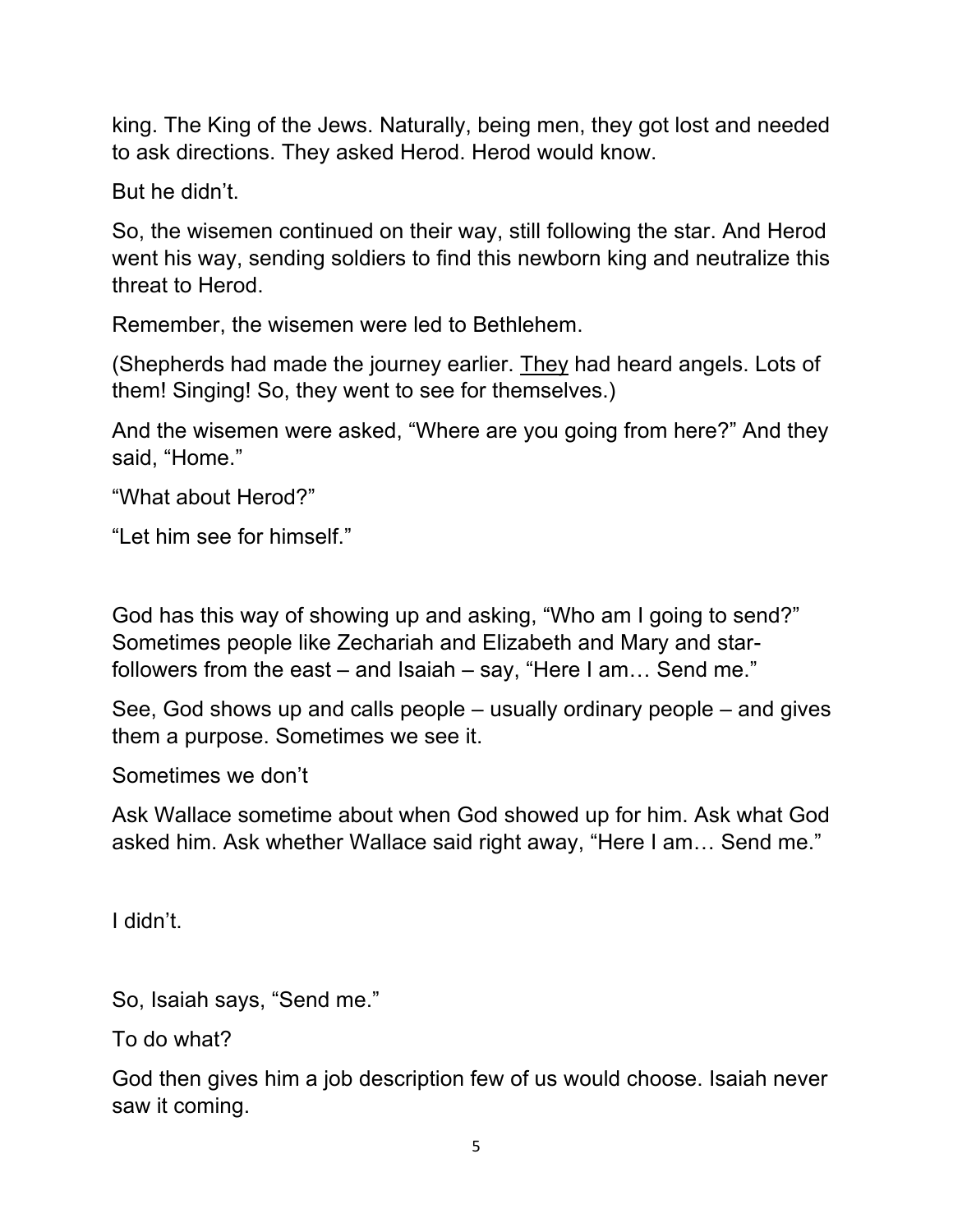"I want you to go" – see, already this is going to put Isaiah out of his way. "Go and tell the people, 'Listen and listen and listen some more. But do not understand…

"Look and look and keep looking. But do not find what you are looking for…

"Isaiah, I want you to be such a successful preacher that you make the minds of the people dull. I want you to shut their ears and close their eyes….

"'But do not let them hear or understand or turn from their ways and be healed…'"

Isaiah himself does not hear or see or understand. "How long do I do this for?"

God says, "Until the cities fall and the land is empty. And if so much as one streetlight remains upright – if one crop remains to be harvested – if one river remains unpolluted… burn it!"

Is that how you see it? Is that a job you would want – a future you would want?

And God says further, "Their hope will only be when they have nothing! The seed is in their barrenness!"

Is that how you see it in this time of pandemic  $-$  in this time of climate destruction? Probably few of us see it this way.

See the smoke. Smell the smoke. And hear the song of the angels. Do not despair. Our future is secure – even when – especially when – we have nothing!

Pause now and remember. It was only four billion years ago when there was nothing. Absolutely nothing! Then, a voice spoke. And the universe began to sing!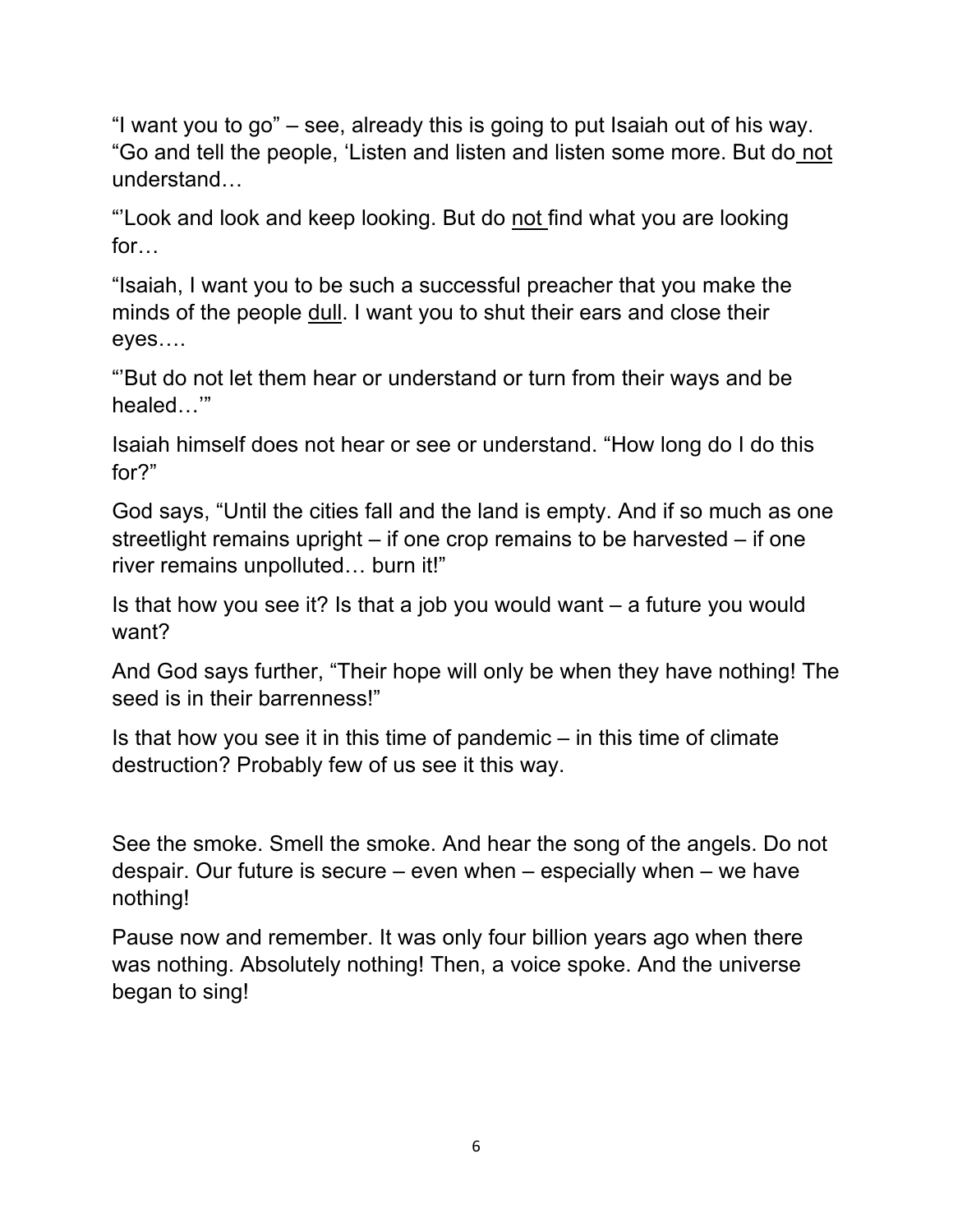It was only two thousand years ago when the sky was dark. The earth was silent. A great stone stood over any hope of God's future – or anybody else's future.

That's how people saw things.

Then a handful of women said, "He is risen!" And the universe has been singing ever since.

Why would I want to write these words to you this day, words I cannot even speak myself?

Why would I want to send a letter when I could not raise the chalice or break the bread?

So much seems to threaten us. So much seems to frighten us. So much tries to keep us apart.

But then an angel touches our lips.

Not with a coal but a piece of bread.

Our Saviour touches our lips.

Not with a coal but a kiss of wine.

Your guilt is gone!

Your sin is removed!

Not just for today. Always!

You see the barrenness. You see our cities are not what they were. Our crops are not what they were. Our bodies are not what they were.

Our dreams are not what they were.

We did not see it this way.

Now we do.

We are transitioning.

It's like one eye sees one way. Another eye sees another. But our brain does not yet get it.